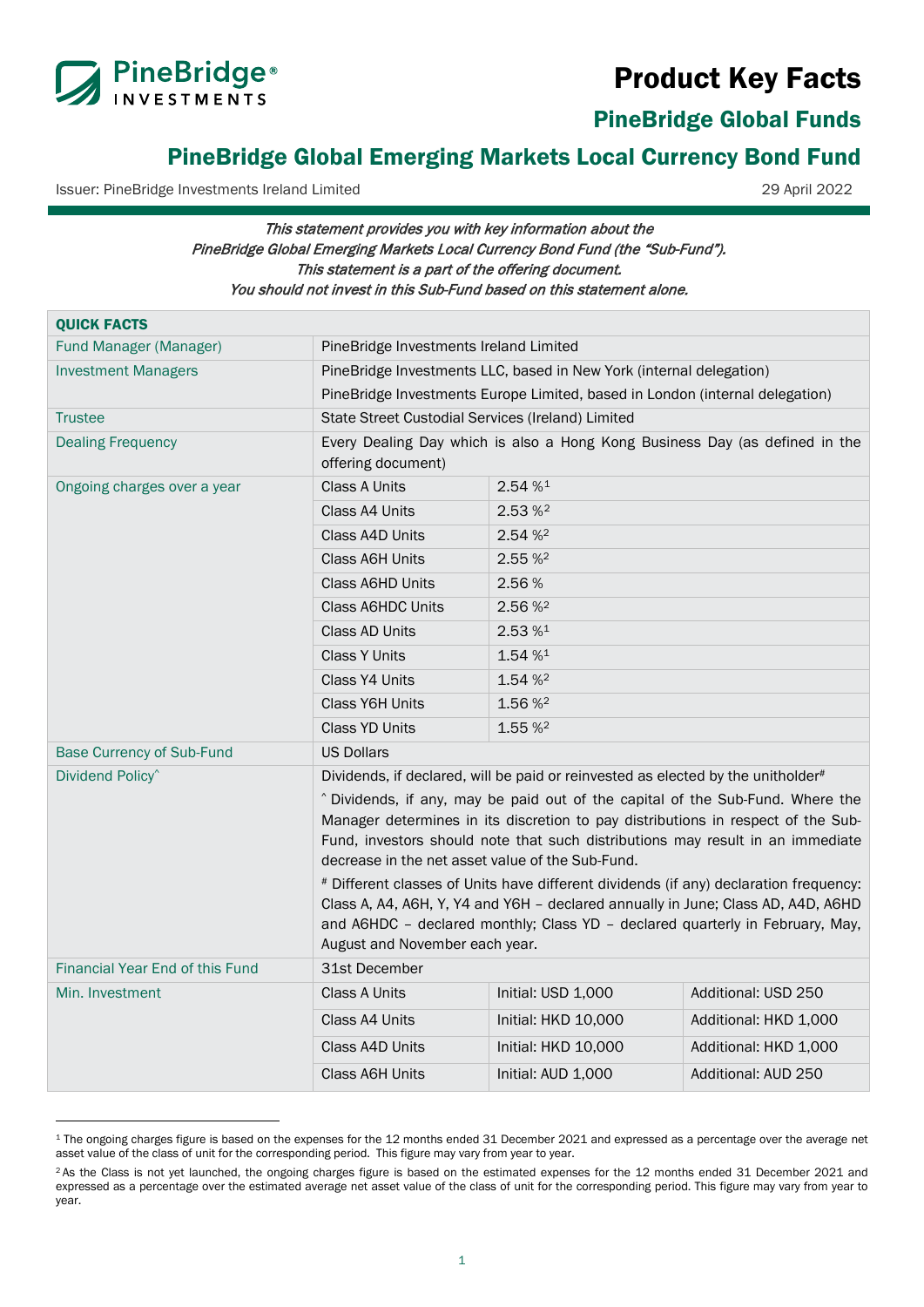#### PineBridge Global Emerging Markets Local Currency Bond Fund

|  | Class A6HD Units  | Initial: AUD 1,000      | Additional: AUD 250    |
|--|-------------------|-------------------------|------------------------|
|  | Class A6HDC Units | Initial: AUD 1,000      | Additional: AUD 250    |
|  | Class AD Units    | Initial: USD 1,000      | Additional: USD 250    |
|  | Class Y Units     | Initial: USD 1,000,000  | <b>Additional: Nil</b> |
|  | Class Y4 Units    | Initial: HKD 10,000,000 | <b>Additional: Nil</b> |
|  | Class Y6H Units   | Initial: AUD 1,000,000  | <b>Additional: Nil</b> |
|  | Class YD Units    | Initial: USD 1.000.000  | Additional: Nil        |

#### WHAT IS THIS PRODUCT?

PineBridge Global Emerging Markets Local Currency Bond Fund is a sub-fund of the PineBridge Global Funds (the "Fund"). The Fund is constituted in the form of a unit trust. It is domiciled in Ireland and its home regulator is the Central Bank of Ireland.

# OBJECTIVES AND INVESTMENT STRATEGY

# **Objectives**

The Sub-Fund's investment objective is to seek a high level of total return and fixed income consistent with conservation of capital through investment of not less than two thirds of the Sub-Fund's total net assets in local currency fixed income instruments issued by sovereign or quasi-sovereign or corporate entities located in Emerging Markets.

"Emerging Markets" is defined as "is generally understood to refer to the markets of countries that are in the process of developing into modern industrialized states and thus display a high degree of potential but also entail a greater degree of risk. It shall include countries in Africa, Asia, Europe, Latin America and the Middle East".

#### **Strategy**

The Sub-Fund is an actively managed fund. Typically, the Sub-Fund will invest at least 80% of its assets in fixed income instruments, e.g. bonds which are denominated in local Emerging Markets (as defined above) currencies, credit linked notes or directly in emerging market currencies.

The Sub-Fund's assets will be predominantly invested in sovereign or quasi-sovereign and/or corporate entities fixed and/or floating rate bond issues with a minimum short term (maturity of less than one year) debt rating and minimum long-term debt rating of C by Standard and Poor's, or equivalent by Moody's or other rating agency. Where no rating is available, the Manager, with the advice of the Investment Manager, may assign its own rating, which must be deemed the equivalent of C or better as rated by Standard and Poor's, or equivalent by Moody's or other rating agency. The Investment Manager may invest in securities rated Selective Default by Standard and Poor's, or equivalent by another rating agency. The Sub-Fund may also invest in securities rated "Selective Default" by Standard and Poor's, or equivalent by another rating agency.

The Sub-Fund may invest up to 30% of its net asset value in debt instruments with loss-absorption features including, but not limited to, certain Additional Tier 1 and Tier 2 capital instruments, external LAC debt instruments under the Financial Institutions (Resolution) (Loss-absorbing Capacity Requirements – Banking Sector) Rules, debt instruments issued under a regime of non-Hong Kong jurisdictions which implements the Financial Stability Board's standards for "Total Loss-absorbing Capacity Term Sheet", non-preferred senior debt instruments, senior or subordinated debt instruments with features of contingent write-down or contingent conversion to ordinary shares on the occurrence of a trigger event.

The Sub-Fund may use financial derivative instruments ("FDIs") including, but not limited to, futures, options, swaps, forwards and warrants for efficient portfolio management (including hedging) and for investment purposes. FDIs may be used to provide exposure to and to take synthetic short positions on securities which are provided for in the Investment Strategy. The net exposure of synthetic short positions is not anticipated to constitute above 10% of the Sub-Fund's net asset value. The Sub-Fund will not use FDIs extensively for any purpose. The Sub-Fund has no restrictions as to the proportion of assets allocated to companies of any particular market capitalisation and may invest across a range of economic sectors and industries.

# USE OF DERIVATIVES

The Sub-Fund's net derivative exposure may be up to 50% of its net asset value.

# WHAT ARE THE KEY RISKS?

Investment involves risks. Please refer to the offering document for details including the risk factors.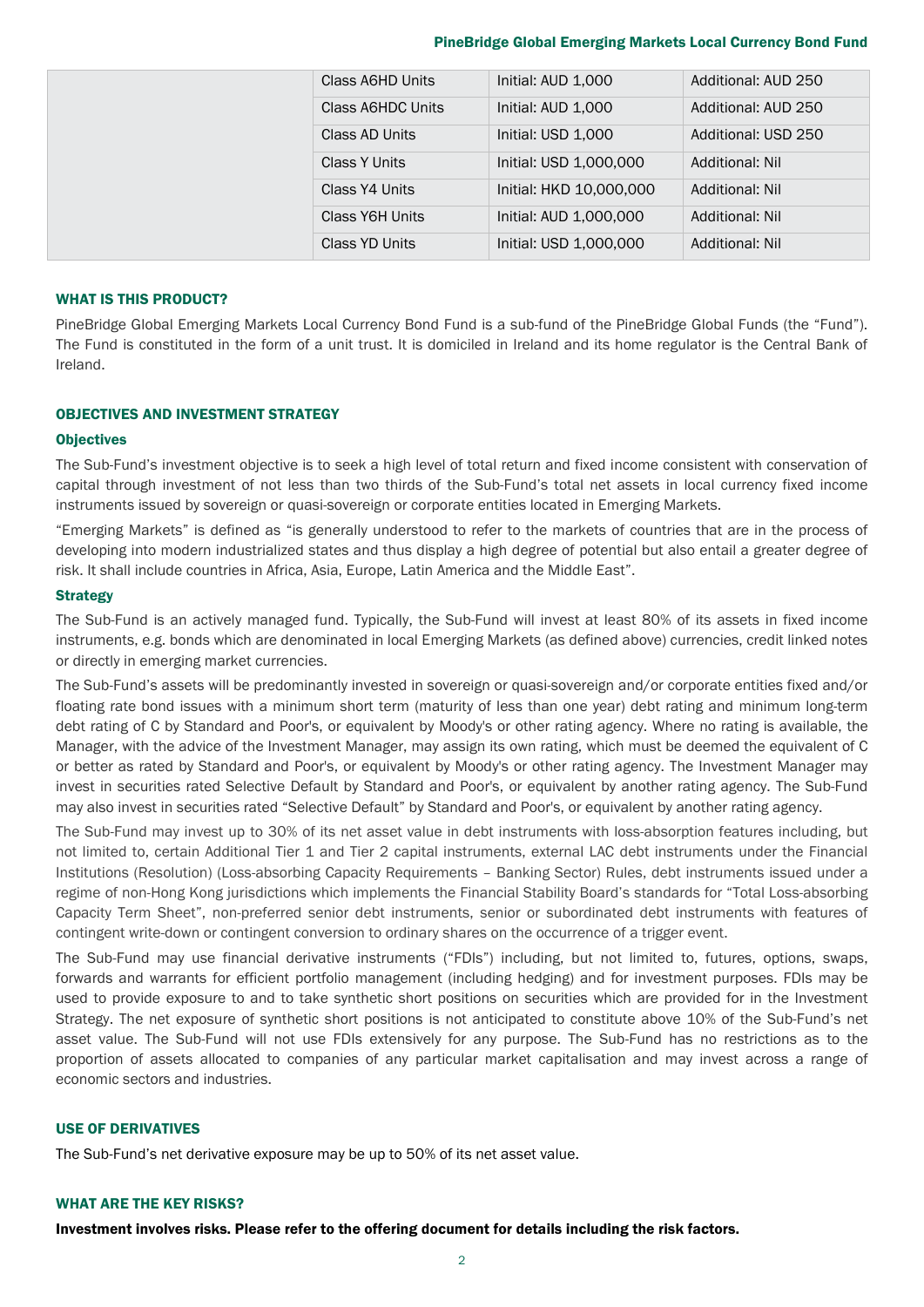# Emerging Markets Risk

- Investment in securities of companies or in certain securities markets considered as "emerging" or "developing" countries or markets involves a relatively higher degree of risk and may be considered speculative due to the absence of, amongst other things, developed legal structures governing private or foreign investments and private property, internationally comparable accounting, auditing and reporting standard and level of information transparency, significant adverse economic developments including substantial depreciation in currency exchange rates or unstable currency fluctuations.
- The size and volume of trading of securities markets of "emerging" or "developing" market issuers are currently small and low or non-existent, which might result in price volatility and lack of liquidity.
- Investments in "emerging" or "developing" markets entail increased risks and special considerations not typically associated with investment in more developed markets which include the possibility of political or social instability, adverse changes in investment or exchange control regulations, expropriation and withholding of dividends at source, liquidity risks, currency risks, taxation risks, settlement risks, custody risks and the likelihood of a high degree of volatility.

# Risks relating to China

• There are significant risks inherent in investment in China including, but not limited to, the Chinese market risk, investment in RMB risk.

#### Investment in Russia Risk

• There are significant risks inherent in investing in Russia such as economic, political unrest and sanctions, potential absence of a transparent and reliable legal system to enforce the rights of creditors and Unitholders, different standards of corporate governance and investor protection, and uncertainty regarding structural reforms. It may also be difficult for investors outside Russia to continue investing in or to liquidate Russian investments and expatriate funds out of Russia. Were this to occur there is a risk that the Sub-Fund could have trading suspended. As registrars are not subject to effective government supervision, there is a possibility that a Sub-Fund could lose its registration through fraud, negligence, oversight or catastrophe. Registrars are not required to maintain insurance against these occurrences, and are unlikely to have sufficient assets to compensate the Sub-Fund in the event of loss.

#### Market Volatility Risk (also known as Price of Securities Risk)

• All types of investments and all markets are at the risk of market volatility based on prevailing economic conditions. Some of the markets or exchanges on which the Sub-Fund may invest may prove to be highly volatile from time to time.

#### Concentration Risk

The Sub-Fund may invest in specific industry sectors / instruments compared to more diversified funds or it may focus its investments and hold relatively large positions in, among other things, particular industries, countries, sectors, currencies or issuers. This may occur directly as a result of portfolio management decisions, or indirectly as a result of security price changes. Where this happens, the Sub-Fund may have a greater level of sensitivity to those industries, sectors, countries, currencies or issuers and the events, developments or issues that affect their prices. This may result in significant losses for the Sub-Fund, may increase the volatility of the value of the Sub-Fund, and may also limit the liquidity of certain securities within the Sub-Fund.

# Liquidity Risk

• Liquidity risk is defined as the risk that the Sub-Fund could not meet requests to redeem units issued by the Sub-Fund without significant dilution of remaining investors' interests in the Sub-Fund. From time to time, the investments or holdings of the Sub-Fund may face limited or reduced liquidity on the market, caused by decreased trading volume, increased price volatility, concentrated trading size, limitations on the ability to transfer or liquidate positions, and changes in industry or government regulations.

#### Currency Risk– Base Currency

• Securities may be denominated in currencies different from the Sub-Fund's Base Currency and there is a risk that changes in exchange rates and exchange control regulations may cause the value of the assets expressed in the Base Currency to rise or fall and the net asset value of the Sub-Fund may be affected unfavourably by such fluctuations and by changes in exchange rate controls.

#### Counterparty Risk

• A Sub-Fund may have credit exposure to its trading parties and may also bear the risk of settlement default. In addition, misrepresentation or omission on the part of counterparty may adversely affect the valuation of the collateral underlying an investment.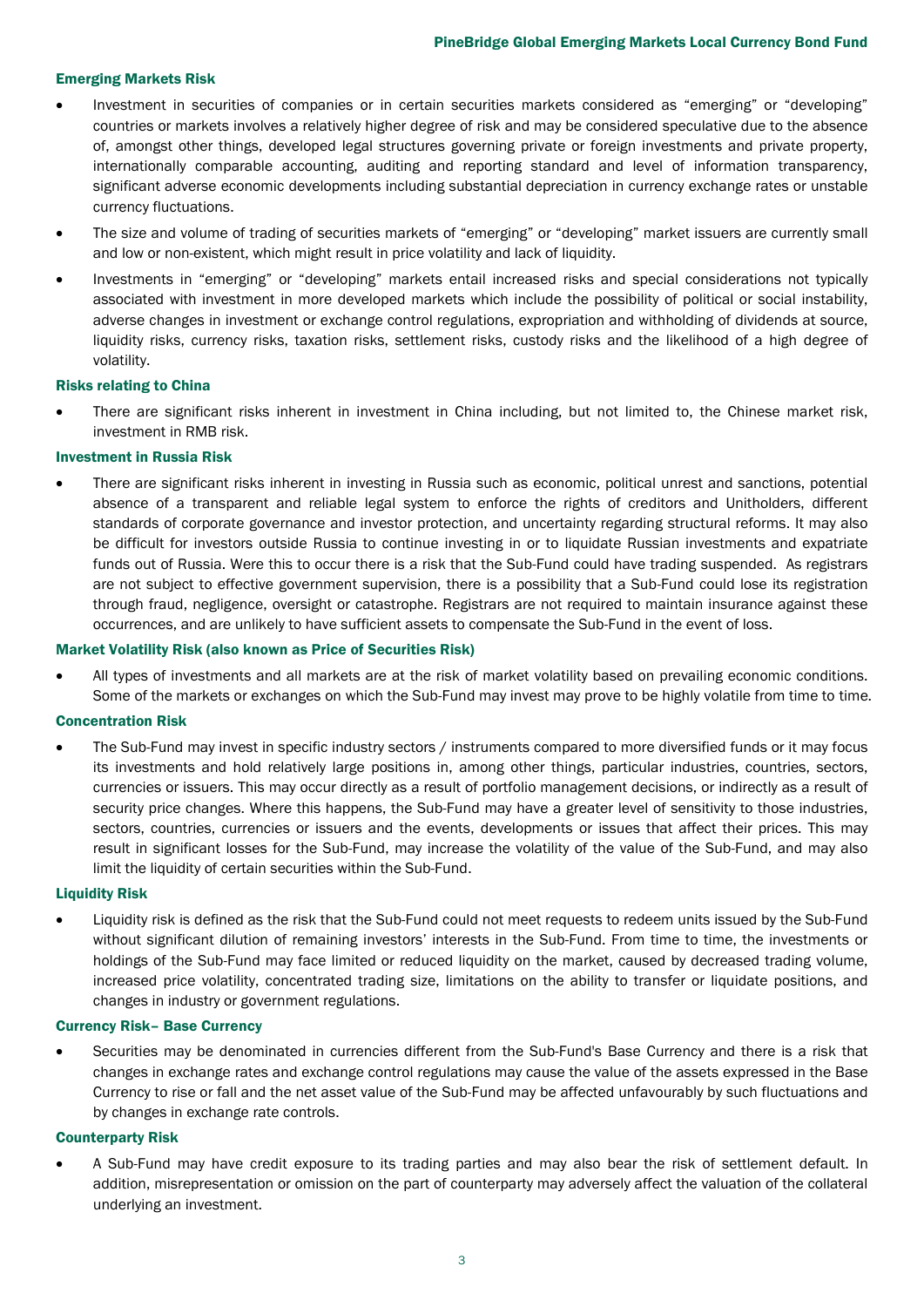## Interest Rate Risk

- Fixed income securities are typically interest rate sensitive, therefore investment in the Sub-Fund is subject to interest rate risk. In general, the price of debt securities rise when interest rates fall, whilst their prices fall when interest rates rise.
- The Sub-Fund's performance will depend in part on its ability to anticipate and respond to such fluctuations in interest rates and to utilise appropriate strategies to maximise returns while attempting to minimise the associated risks.

#### Fixed Income Default Risk

• The Sub-Fund is exposed to the credit/default risk of issuers of the debt securities that the Sub-Fund may invest in. There is a risk that a particular issuer may not fulfil its payment or other obligations. These events may increase the price volatility of the issuers' debt obligations and negatively affect liquidity making such debt obligations more difficult to sell. Particularly high (or increasing) levels of government deficit, amongst other factors, may adversely affect the credit rating of such sovereign debt securities and may lead to market concerns of higher default risk. In the unlikely event of default, the value of such securities may be adversely affected resulting in the loss of some or the entire invested amount.

#### Financial Derivative Instruments Risk

• The leverage effect embedded in derivatives may result in substantial losses including and up to the total value of the assets of the Sub-Fund and the prices of derivatives can be highly volatile. The use of FDIs may expose the Sub-Fund to various types of risk, including but not limited to, counterparty, liquidity, correlation, credit, volatility, valuation and settlement risks which can have an adverse effect on the net asset value of the Sub-Fund.

#### Investment Loss Risks

- The instruments invested by the Sub-Fund may fall in value and therefore your investment in the Sub-Fund may suffer losses.
- The value of the Sub-Fund may be adversely affected by developments in political, economical and social conditions and policies of the markets in which it invests which may result in losses to your investment.
- Investment in the Sub-Fund will not benefit from any deposit protection scheme.

#### Below Investment Grade Debt Securities Risk

- Issuers of high yield securities or below investment grade debt securities are often highly leveraged, so that their ability to service debt obligations during an economic downturn may be impaired. The risk of loss due to default in payment of interest or principal by such issuers is significantly greater than in the case of investment grade securities because such securities frequently are junior in the capital structure and so are paid after senior security holders.
- The market for below investment grade rated securities may be smaller and less active than that for higher quality securities which can adversely affect the price at which securities can be sold.
- Unrated debt securities are subject to risks similar to investments in non-investment grade debt securities. Investment in unrated debt securities means that the Sub-Fund must rely on the Investment Manager's credit assessment and where such assessment proves to be inaccurate, losses may be incurred.

#### Risk associated with Distribution Out of / Effectively Out of the Sub-Fund's Capital (also known as Capital Growth Risk)

- Dividends, if any, may be paid out of the capital of the Sub-Fund. Where the Manager determines in its discretion to pay distributions in respect of the Sub-Fund, investors should note that such distributions amount to a return or withdrawal of part of an investor's original investment or from any capital gains attributable to that original investment.
- Such distributions may result in an immediate decrease in the net asset value of the Sub-Fund.
- Where a class is hedged, the distribution amount and net asset value may be adversely affected by currency fluctuations between the reference currency of the hedged class and the base currency of the Sub-Fund, resulting in an increase in the amount of distribution that is paid out of capital and hence a greater erosion of capital than other non-hedged classes.

#### Sovereign Debt Risk

• The Sub-Fund's investment in securities issued or guaranteed by governments may be exposed to political, social and economic risk. A government entity's willingness or ability to repay principal and interest due in a timely manner may be affected by its cash flow situation, the extent of its foreign reserves, the availability of sufficient foreign exchange on the date a payment is due, the relative size of the debt service burden to the economy as a whole, the government entity's policy towards the International Monetary Fund and the political constraints to which a government entity may be subject etc.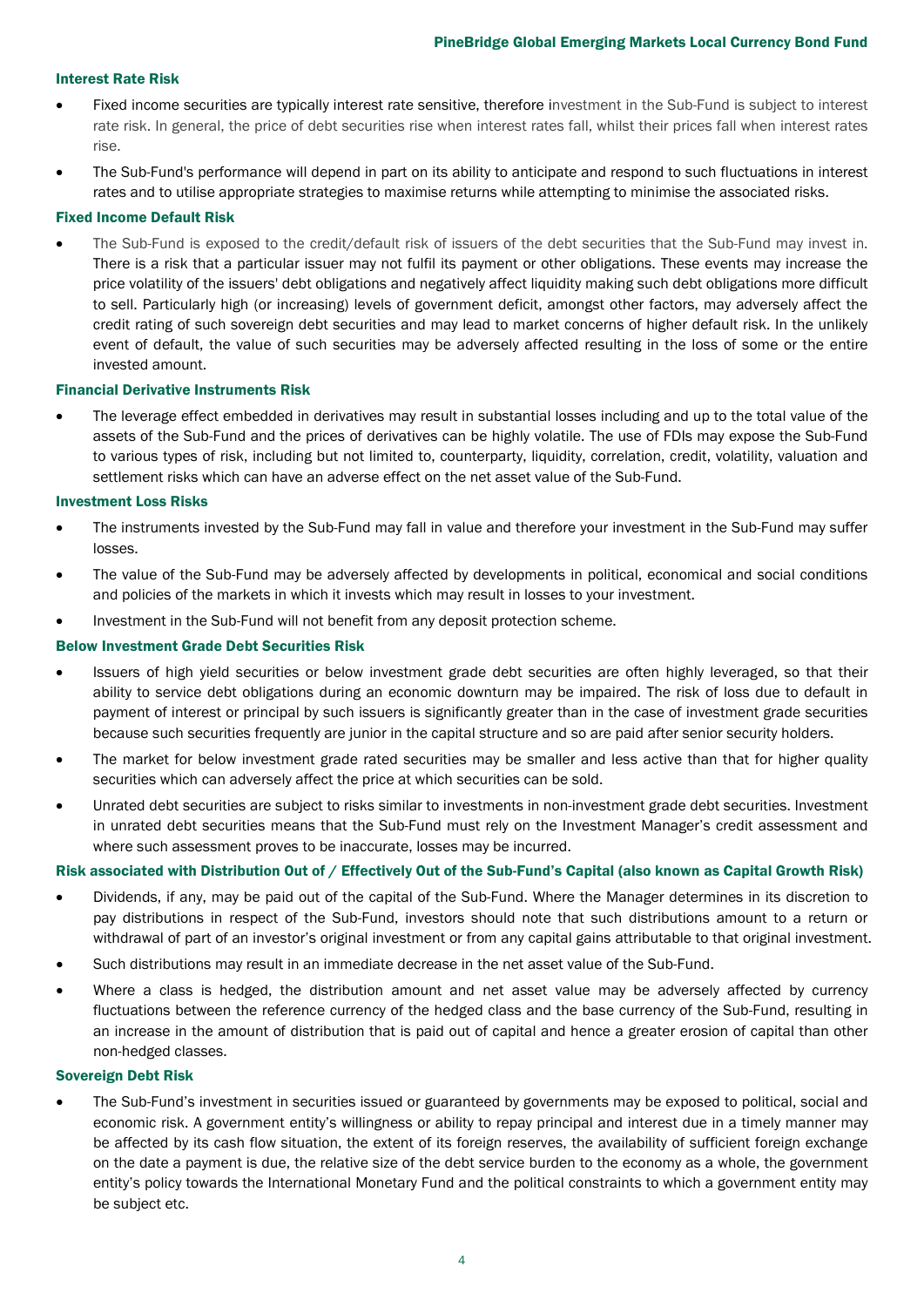#### PineBridge Global Emerging Markets Local Currency Bond Fund

• In the event that a government entity defaults on its sovereign debt, holders of sovereign debt, including the Sub-Fund, may be requested to participate in the rescheduling of such debt and to extend further loans to the relevant government entity. Such events may negatively impact the performance of the Sub-Fund and the Sub-Fund may suffer significant losses when there is a default of sovereign debt issuers.

#### Risk associated with instruments with Loss-Absorption Features

- Debt instruments with loss-absorption features are subject to greater risks when compared to traditional debt instruments as such instruments are typically subject to the risk of being written down or converted to ordinary shares upon the occurrence of a trigger event (e.g., when the issuer is near or at the point of non-viability or when the issuer's capital ratio falls to a specified level), which are likely to be outside of the issuer's control. Such trigger events are complex and difficult to predict and may result in a significant or total reduction in the value of such instruments.
- In the event of the activation of a trigger, there may be potential price contagion and volatility to the entire asset class. Debt instruments with loss-absorption features may also be exposed to liquidity, valuation and sector concentration risk.
- Coupon payments on certain debt instruments are discretionary and may be cancelled by the issuer at any point, for any reason, and for any length of time.
- In relation to non-preferred senior debt instruments, while these instruments are generally senior to subordinated debts, they may be subject to write-down upon the occurrence of a trigger event and will no longer fall under the creditor ranking hierarchy of the issuer. This may result in total loss of principal invested.
- The Sub-Fund may invest in contingent convertible debt securities, commonly known as CoCos, which are highly complex and are of high risk. Upon the occurrence of the trigger event, CoCos may be converted into shares of the issuer (potentially at a discounted price), or may be subject to the permanent write-down to zero. Coupon payments on CoCos are discretionary and may be cancelled by the issuer at any point, for any reason, and for any length of time.

#### ESG Risks

• The Sub-Fund is subject to environmental, social or governance ("ESG") related risks and sustainability risk. Sustainability risk is an ESG event or condition that, if it occurs, could cause an actual or a potential material negative impact on the value of the investment. Third party data may be used to determine ESG factors and are based on backward-looking analysis, and the data may be limited and subject to change. The categorisation of the Sub-Fund under the Regulation (European Union) 2019/2088 of the European Parliament and of the Council of 27 November 2019 on sustainability-related disclosures in the financial services sector may be affected by regulatory change or new technical standards/guidance coming into effect.



# HOW HAS THE SUB-FUND PERFORMED?

- Past performance information is not indicative of future performance. Investors may not get back the full amount invested.
- The computation basis of the performance is based on the calendar year end, NAV-To-NAV, with dividend reinvested.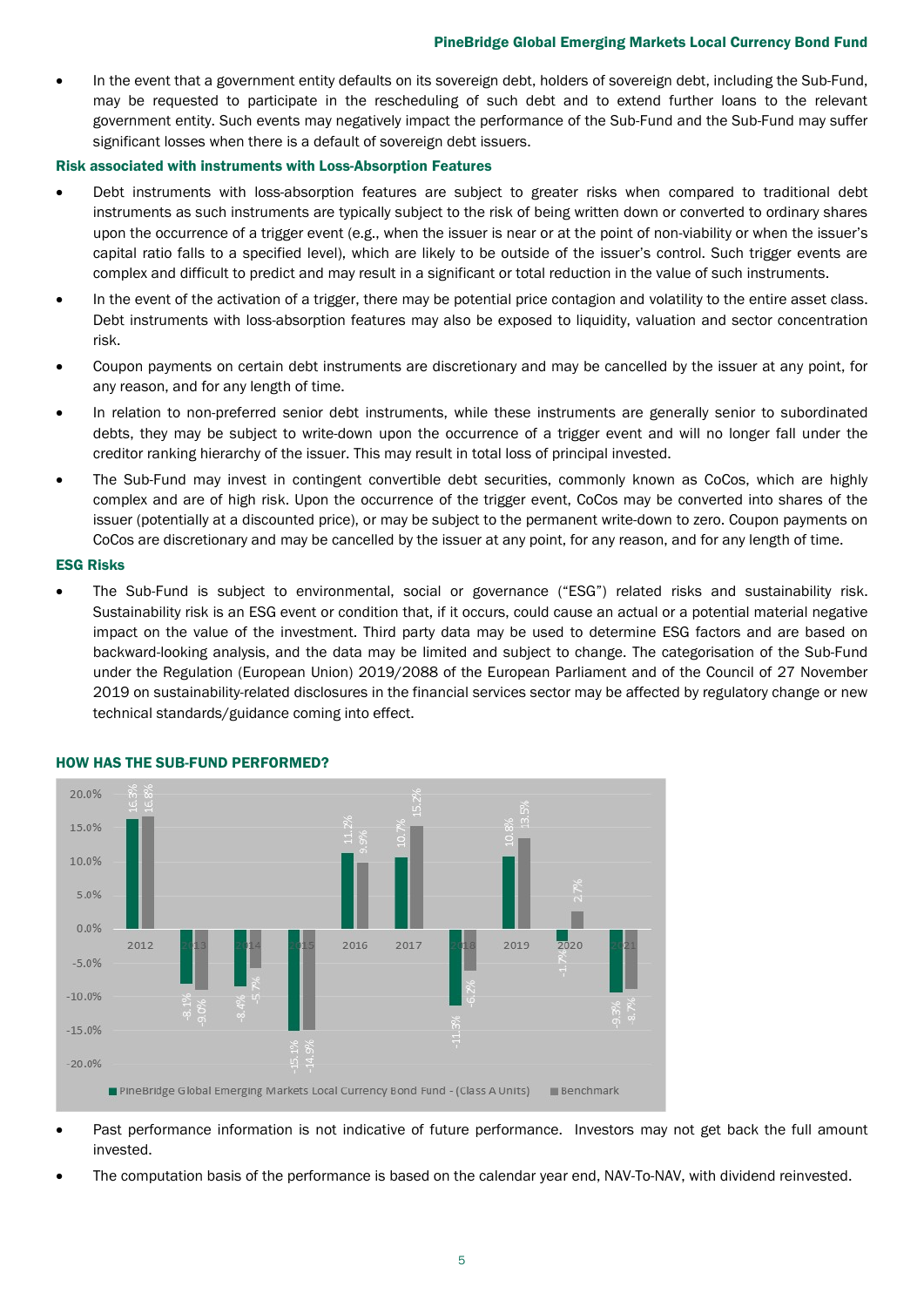- These figures show by how much the unit class increased or decreased in value during the calendar year being shown. Performance data has been calculated in USD, including ongoing charges and excluding subscription fee and redemption fee you might have to pay.
- Class A is an active unit class available for Hong Kong retail investors. It has been chosen to be the representative unit class for disclosure of past performance information in this statement.
- Material Change to the Sub-Fund: From inception to 31 December 2010, the benchmark of the Sub-Fund was JP Morgan Government Bond Index Emerging Markets (GBI-EM) Diversified Index. From 1 January 2011, this was changed to the current benchmark of the Sub-Fund JP Morgan Government Bond Index Emerging Markets (GBI-EM) Global Diversified (Total Return). The change was made to reflect changes in market conditions and to better reflect the performance of the Sub-Fund against its benchmark.
- The benchmark of the Sub-Fund is JP Morgan Government Bond Index Emerging Markets (GBI-EM) Global Diversified (Total Return). It is a local emerging markets debt benchmark that tracks local currency government bonds issued by Emerging Markets.
- Sub-Fund launch date: 29 November 2006
- Class A launch date: 19 November 2009

# IS THERE ANY GUARANTEE?

This Sub-Fund does not have any guarantee. You may not get back the full amount of money you invest.

# WHAT ARE THE FEES AND CHARGES?

# Charges which may be payable by you

You may have to pay the following fees when dealing in the Units of the Sub-Fund.

| <b>Fee</b>                      | What you pay                                                                                                                                                                                                      |
|---------------------------------|-------------------------------------------------------------------------------------------------------------------------------------------------------------------------------------------------------------------|
| Subscription fee (sales charge) | Up to 5.00% of the net asset value per unit of the subscription amount may be<br>charged (applicable to Class A, A4, A4D, A6H, A6HD, A6HDC and AD Units only;<br>currently nil for Class Y, Y4, Y6H and YD Units) |
| Switching fee                   | Up to 3.00% of the net asset value per unit of the units switched may be charged<br>(applicable to Class A, A4, A4D, A6H, A6HD, A6HDC and AD Units only; currently nil<br>for Class Y, Y4, Y6H and YD Units)      |
| Redemption fee                  | Up to 3.00% of the net asset value per unit of the units redeemed may be charged<br>(applicable to Class A, A4, A4D, A6H, A6HD, A6HDC and AD Units only; currently nil<br>for Class Y, Y4, Y6H and YD Units)      |

# Ongoing fees payable by the Sub-Fund

The following expenses will be paid out of the Sub-Fund. They affect you because they reduce the return you get on your investments.

| Fee                | Annual rate (as a % of the Sub-Fund's net asset value) |                            |
|--------------------|--------------------------------------------------------|----------------------------|
| Management fee     | Class A Units                                          | Up to 1.50% may be charged |
|                    | Class A4 Units                                         | Up to 1.50% may be charged |
|                    | Class A4D Units                                        | Up to 1.50% may be charged |
|                    | Class A6H Units                                        | Up to 1.50% may be charged |
|                    | Class A6HD Units                                       | Up to 1.50% may be charged |
|                    | Class A6HDC Units                                      | Up to 1.50% may be charged |
|                    | Class AD Units                                         | Up to 1.50% may be charged |
|                    | Class Y Units                                          | Up to 1.00% may be charged |
|                    | Class Y4 Units                                         | Up to 1.00% may be charged |
|                    | Class Y6H Units                                        | Up to 1.00% may be charged |
|                    | Class YD Units                                         | Up to 1.00% may be charged |
| Custodian fee      | Not Applicable                                         |                            |
| Performance fee    | Not Applicable                                         |                            |
| Administration fee | Up to 0.30% may be charged                             |                            |